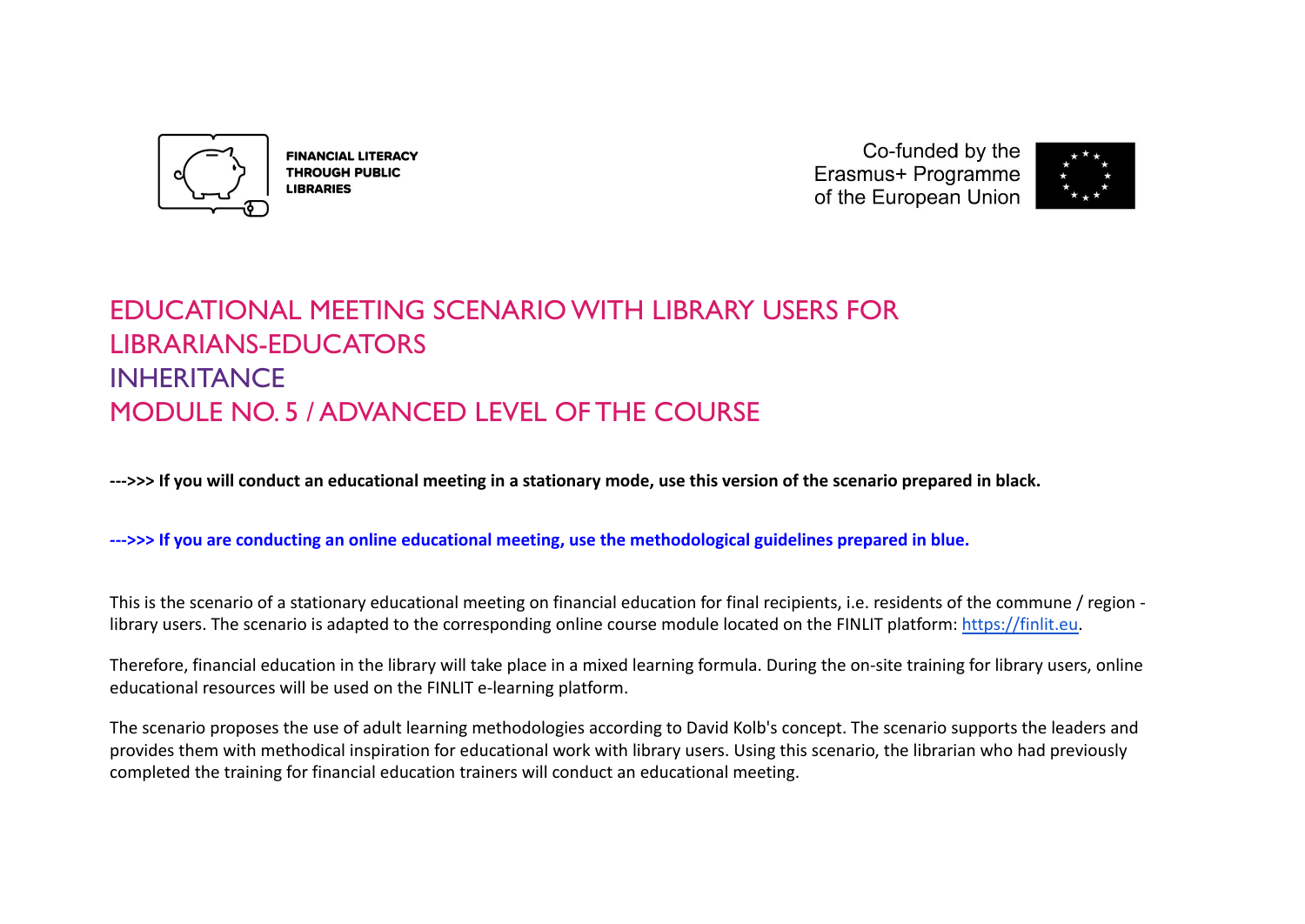

As an online meeting leader, use the functionality of your chosen remote working platform to guide your course participants through the training content of the module. Participants will also be able to perform certain activities stationary at their place of stay during the online meeting (i.e. they will be able to perform short tasks on their own according to the instructions provided by the teacher, e.g. "write some of your associations with inheritance/ will etc. on a piece of paper and read your answers to other course participants").

Participants will also take part in various online activities proposed by the trainer, such as speaking in front of the camera, asking questions, commenting/ answering in a chat, participating in surveys, working in virtual rooms, performing short tasks alone or in a group. During the online training, educational materials and short exercises from the course screens on the e-learning platform of the FINLIT project will be used.

#### Caution:

The stages of the educational meeting have been planned for several hours. It may be too long for one educational meeting with the locals. Therefore, you can choose from among the substantive stages and decide which of them you will eventually complete during an educational meeting with a group of participants. It all depends on the specific age group of the students and their personal needs in terms of the knowledge contained in the module and interest in the topic.

Remember, however, that if you decide to carry out a selected stage of the educational meeting - make sure to guide participants through the entire activity described in this stage (do not shorten a given stage of the meeting and do not select only individual parts from it!). Try to complete all 4 stages of the Kolb cycle, such as: experience, reflection, knowledge / theory and application / implementation) described in the scenario. It is important that the goal of a given stage of the meeting that you carry out with the participants is achieved while maintaining the principle of adult learning in accordance with the Kolb cycle proposed in the scenario.

After selecting the stages of the meeting that you plan to carry out with the participants, do not forget to plan two breaks (15 minutes each) between each stage of the meeting.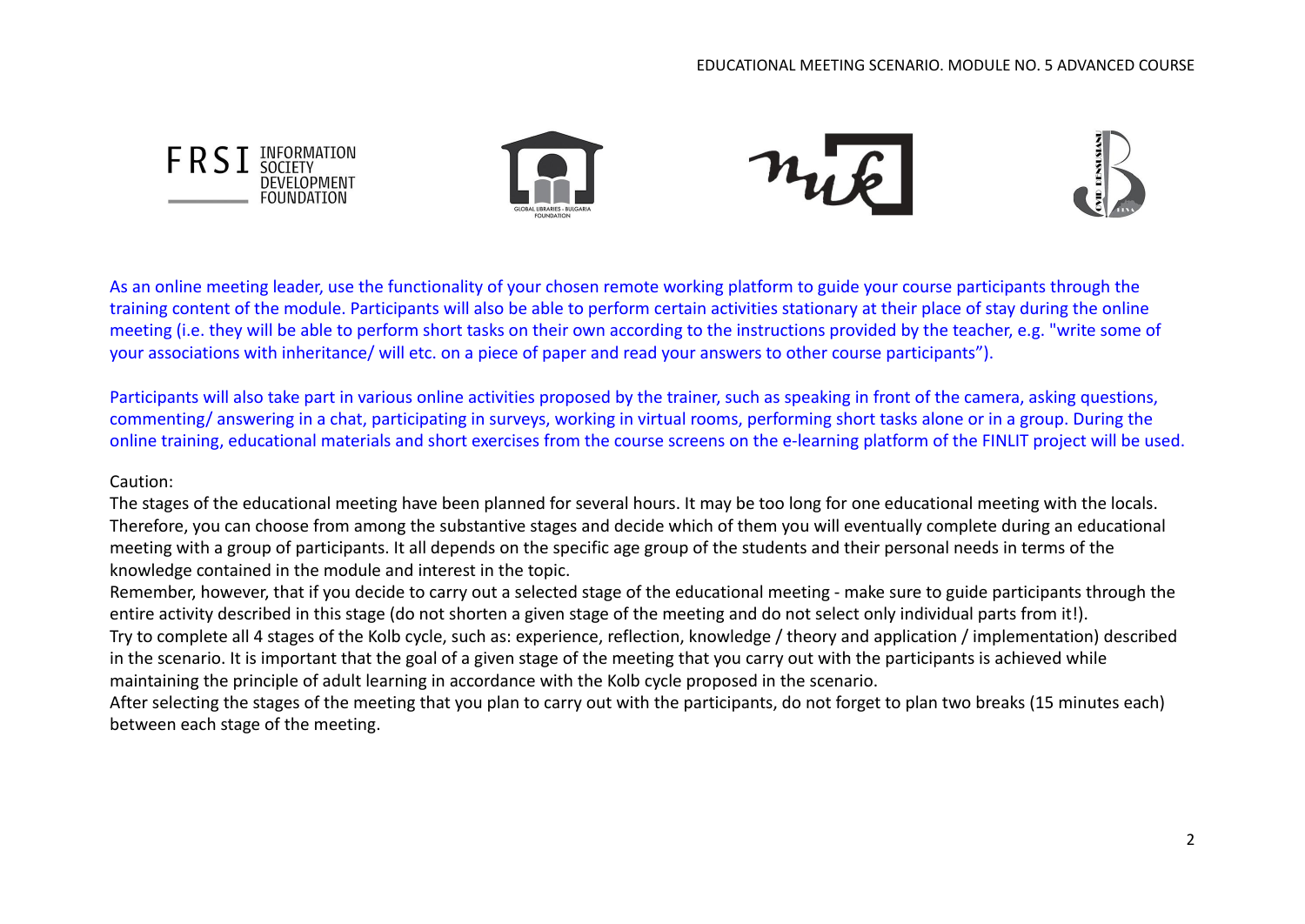## **TITLE OF THE EDUCATIONAL MEETING**

INHERITANCE

## **EDUCATIONAL GOALS OF THE MEETING**

1. Raising the level of knowledge about compiling a personal list of important documents.

2. Raising the level of knowledge about statutory and testamentary inheritance.

- 3. Acquiring skills in preparing a will.
- 4. Raising the level of knowledge on how to accept inheritance.

## **STAGES OF THE MEETING**

- STAGE 1 (approx. 10 min) Welcoming the participants, getting to know each other
- STAGE 2 (approx. 40 min) How to prepare for the transfer of property?
- STAGE 3 (approx. 40 min.) Statutory and testamentary inheritance
- STAGE 4 (approx. 50 min) Testament
- STAGE 5 (approx. 30 min) Acquisition of inheritance
- STAGE 6 (approx. 10 min) Summing up and closing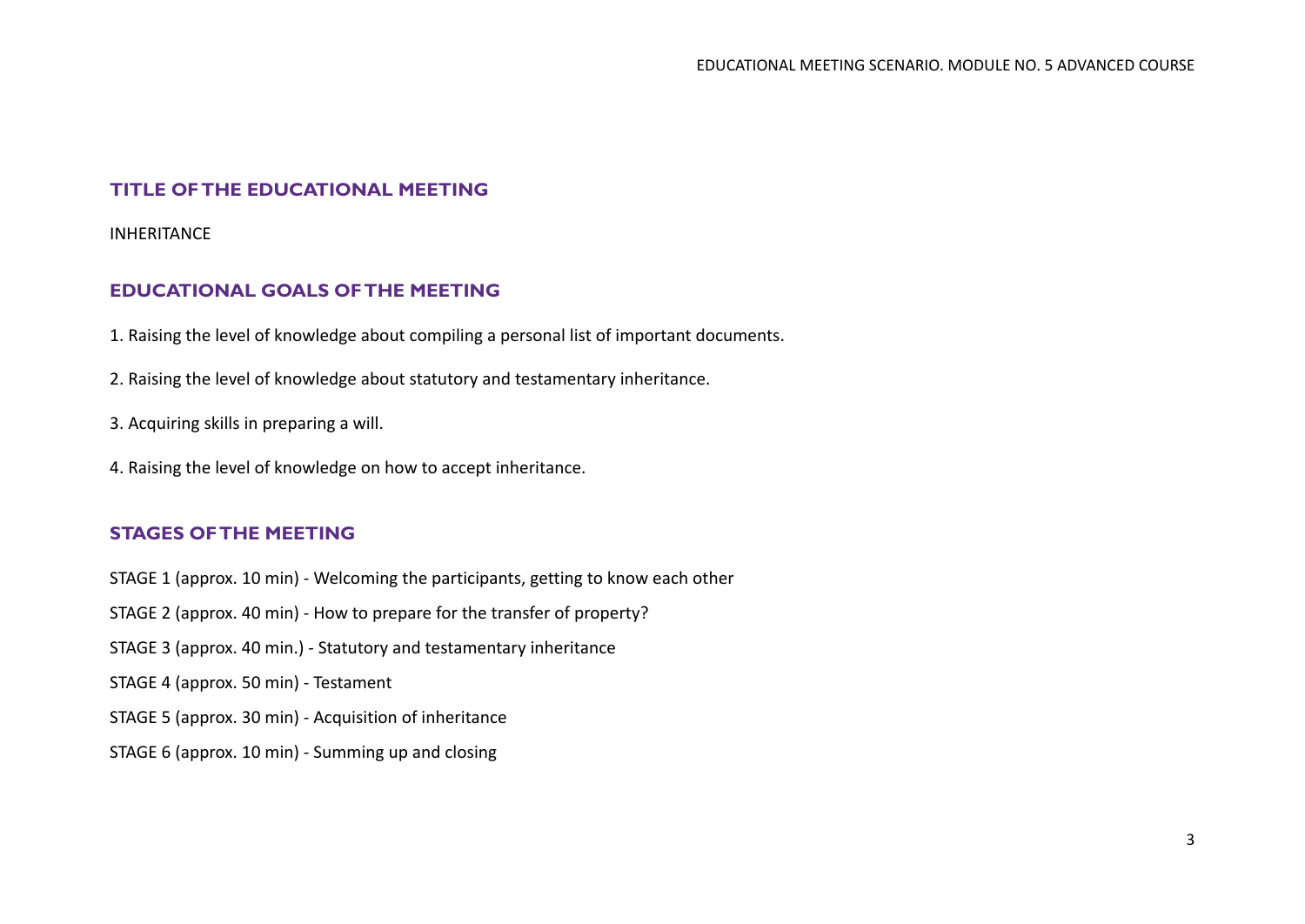# **STEP-BY-STEP DESCRIPTION OF THE EDUCATIONAL MEETING**

# **STAGE 1**

1.1 Name of the stage: Welcoming the participants, getting to know each other.

1.2 Educational purpose of the stage:

a) getting to know the participants of the educational meeting

b) integration of participants, establishing training rules

c) Introduce the goals and topic of the meeting and the benefits for the participants

1.3 Organizational issues:

1.3.1 Planned time for activity: 10 min.

1.3.2 No. of slides in an online course: the initial online course screens with a description of the module objectives and a screen with the course content structure.

1.3.3 Required materials to conduct the educational meeting: sheet with the topic and objectives of the meeting

(created before the meeting), sheet with the rules of the meeting (created with the group).

1.4 Activity (description and additional comments):

1.4.1 Say hello to the participants. Introduce yourself briefly, but in such a way that participants know that you are the right person to lead the meeting. You can additionally cite some detail that connects you with the group (place of birth, upbringing, place of residence of grandparents/ parents). Thank the participants for coming. Introduce the topic and agenda of the meeting. Prepare a flipchart with the title and agenda in advance, place it in the room so that it is visible throughout the meeting and refer to individual points at the appropriate moments (preferably stick the sheet to the wall).

Access the initial screens of the online course with a description of the objectives and structure of the course by sharing your screen (Share Screen).

1.4.2 Ask participants to introduce themselves briefly. As part of the "ice breaker", suggest that participants when introducing themselves mention the trait that best describes them and begins with the first letter of their name (eg. Paul - positive, Elka - eloquent). Such a presentation gives each participant the opportunity to speak in the forum and reduces the tension at the beginning of the meeting.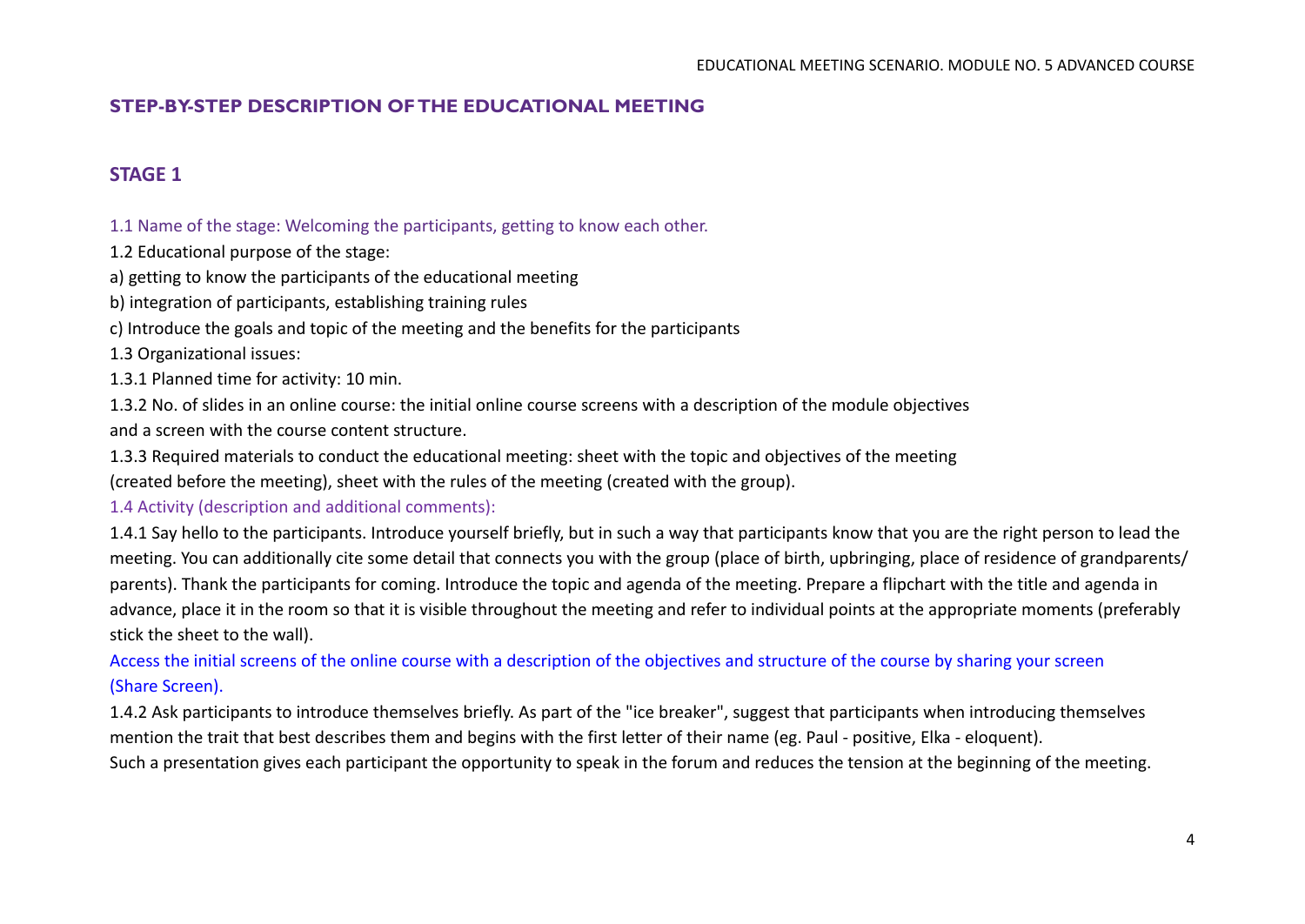Suggest a short exercise taking into account the technological mobility of the participants:

(1) on the online whiteboard - participants write their name in color and attach a symbol using the available tools of the whiteboard or (2) write in chat - give their name along with the character trait, starting with the first letter of the name, e.g. Ala - active, Piotr - positive.

# **STAGE 2**

2.1 Name of the stage: How to prepare for the transfer of property?

2.2 Educational purpose of the stage:

a) raising the level of knowledge on compiling a personal list of important documents

2.3 Organizational issues:

2.3.1 Planned time for activity: 40 min.

2.3.2 No. slides in an online course: Chapter no.1 online course.

2.3.3 Required materials to conduct the educational meeting: LIST OF IMPORTANT PROPERTY DOCUMENTS

(to be printed out for participants, the list is attached at the end of this scenario).

# 2.4 Stages of the Kolb cycle (description and additional comments):

## **2.4.1 Experience**

Introduce participants to the topic of the module. Ask if they have had any experience with the topic of inheritance and transfer of property. Invite the participants to read the content on the screens of chapter 1 of the course module, in which the LIST OF IMPORTANT PROPERTY DOCUMENTS is discussed.

During an online meeting, you can ask volunteers to share their screen and read the course content aloud to all participants. It can be done by 2-3 people, several slides each.

Give the most important reasons for creating a LIST OF IMPORTANT DOCUMENTS AND A SEGREGATOR WITH THE MOST IMPORTANT DOCUMENTS, such as:

- (1) gathering all your documents and property information in one place,
- (2) ordering property issues in the event of death,
- (3) making it easier for the closest people to act in emergency and emergency situations (illness, hospitalization, departure or death),
- (4) avoiding problems with inheritance, which often result from the fact that it is not fully known what the deceased person had in terms of goods, especially in terms of liabilities, e.g. loans, private debts,
- (5) protection of our rights when we list loans granted by us to other persons, their amount and the date of return.

Explain that one of the important documents, such as the EMERGENCY MANUAL, is especially useful for people living alone and should contain: (1) contact details of relatives,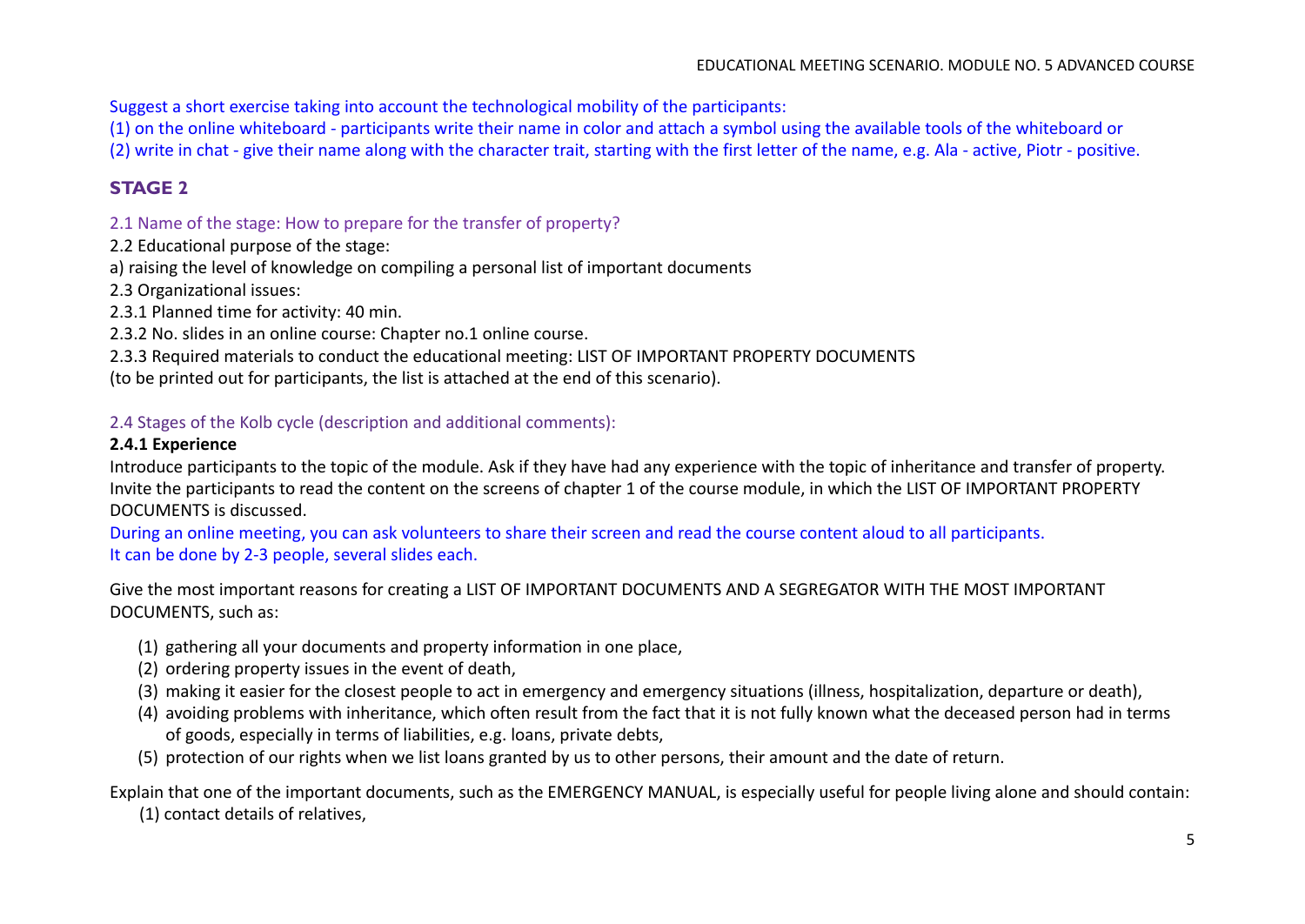(2) doctors' data,

(3) a list of medications that a person takes on a regular basis,

(4) our wishes for a funeral and burial place.

Then invite participants to work individually and hand out the printed LIST OF IMPORTANT ASSET DOCUMENTS.

Ask them to try to compile their list of key documents - first, analyze the proposed list and add to it the missing documents that they think would be useful.

Then ask 2-3 willing people to share with the group what they have added to their lists.

Emphasize that the list and the binder with the documents on the list will contain sensitive data and it should be ensured that unauthorized persons do not come into their possession.

In the online meeting, you can send the file "LIST OF IMPORTANT ASSETS" via chat. The task of the participants will be to download the file to their computer. Then each individual verifies the list and checks the documents contained therein and supplements them with those that would be useful in their case. After the end of the exercise, a few people are willing to exchange the documents that have been added to the list.

#### **2.4.2 Reflection**

Say that inheritance is a very life topic that has a big impact on family relationships, unfortunately often negative.

We talk about this topic on purpose to make it more common, "tame".

Inheritance in the legal sense is to ensure the continuity of private property.

Divide the participants into 3 people. groups. Ask them to talk about inheritance and its psychological aspects:

Is the issue of inheritance difficult or easy for them?

Can they talk freely about it or do they prefer to avoid it?

Ask 1 or 2 people to share their findings from the group chats.

You can allow participants to discuss in groups by inviting them to Virtual Rooms (Breakout Rooms).

## **2.4.3 Knowledge/ theory**

Invite participants to view the online course slides and answer the knowledge testing questions on the course screens.

During an online meeting, you can ask volunteers to share their screen and read the course content aloud to all participants. It can be done by 2-3 people, several slides each. Everyone tries to do the task on their own computer.

## **2.4.4 Application/ deployment**

Invite the participants to calmly review the list of important documents that they created during the meeting at home and try to complete the documents in a binder or organize the items on the list.

Tell that each person who worked at the meeting on the LIST OF IMPORTANT ASSET DOCUMENTS sent by the chat saves this document on their computer to come back to it again after the meeting and complete it at their leisure.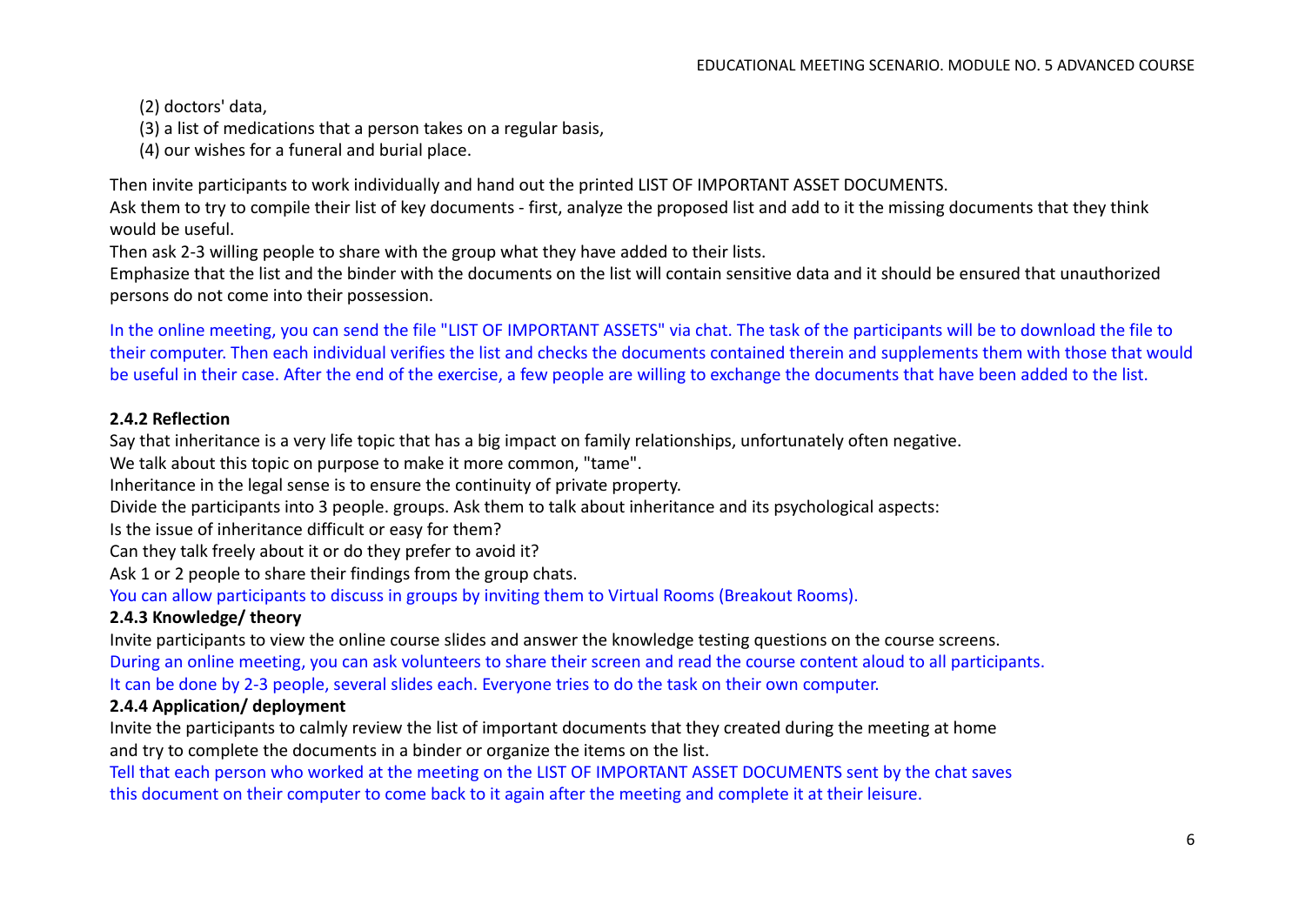# **STAGE 3**

#### 3.1 Name of the stage: Statutory and testamentary inheritance.

3.2 Educational purpose of the stage:

a) Raising the level of knowledge about statutory and testamentary inheritance.

3.3 Organizational issues:

3.3.1 Planned time for activity: 40 min.

3.3.2 No. slides in an online course: Chapter no. 2 online course.

3.3.3 Required materials to conduct the educational meeting: computer, projector.

#### 3.4 Stages of the Kolb cycle (description and additional comments):

#### **3.4.1 Experience**

Invite participants to read the screens of chapter 2 of the online course module to find out what is the difference

between statutory and testamentary succession?

Ask the participants: When does statutory inheritance take place?

ANSWER: Statutory inheritance applies to all situations where the testator did not leave a will, or the will he left was invalid or the person named in the will did not want to accept the inheritance.

Ask participants: Which form of inheritance takes precedence?

ANSWER: Testamentary succession always takes precedence over statutory succession, provided that the will is valid under applicable regulations.

Ask the same questions in the group forum and encourage them to speak to the camera. If no one is willing to speak, give the participants the correct answers.

#### **3.4.2 Reflection**

Ask participants to share what family and property consequences the selection of each inheritance may have. Tell us that managing assets and preparing for their transfer requires planning like any other financial matter in our lives and should not be left to other people. Ask participants in the group as a whole what they think about the different forms of inheritance and encourage them to comment in front of the camera.

#### **3.4.3 Knowledge/ theory**

Invite participants to work in pairs. Ask them to think about the Pluses and minuses of each inheritance option.

You can use Etherpad or Jamboard for online group work in virtual rooms (Breakout Rooms) for this exercise.

As an online meeting leader, you need to prepare in advance and then provide participants with a link to the application during the meeting so that they can work together.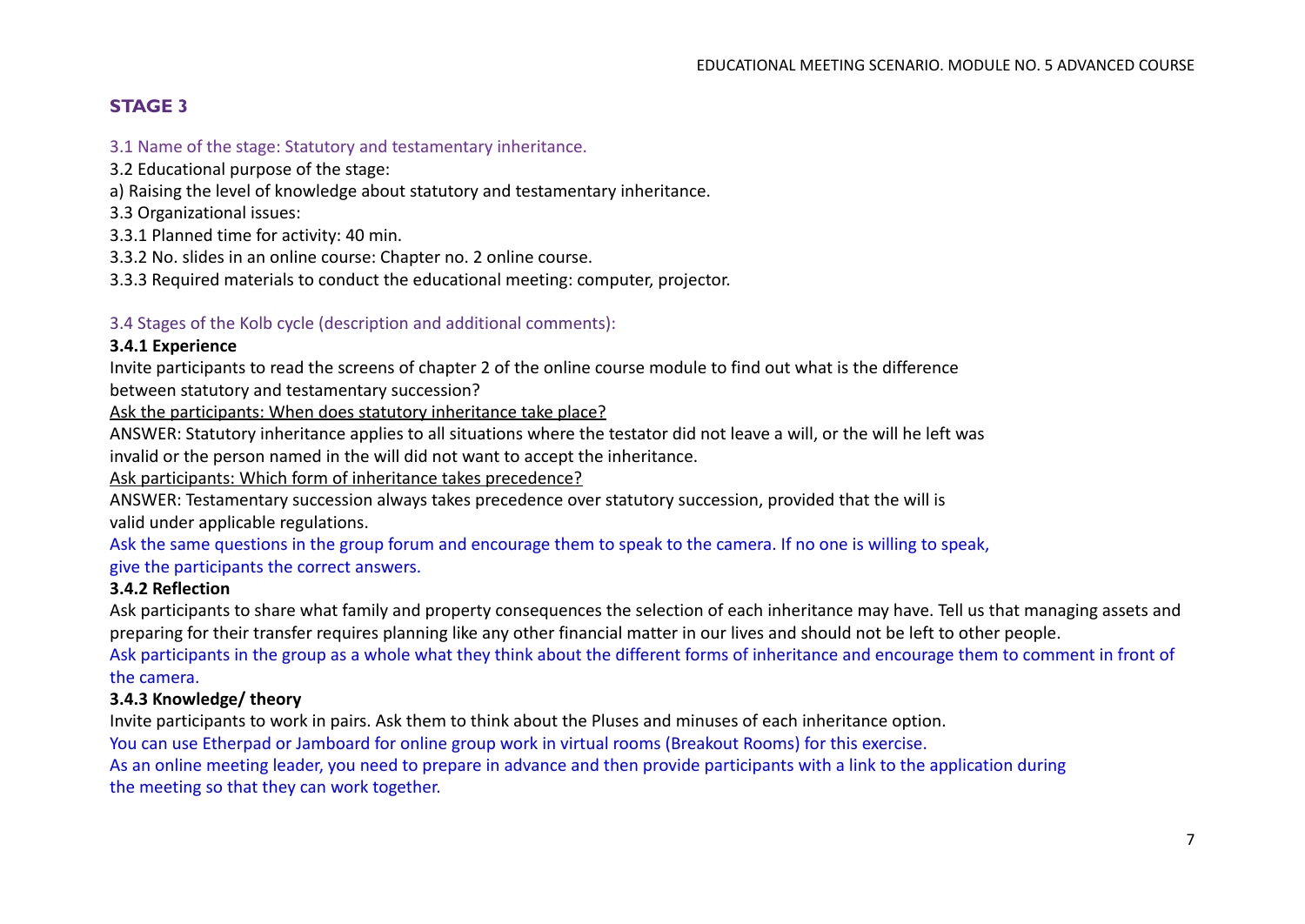In your Etherpad document (Jamboard), write: (1) LEGAL INITIATION - ADVANTAGES AND DISADVANTAGES (2) TESTAMENT INHERITANCE - ADVANTAGES AND DISADVANTAGES Each group's task is to list the advantages and disadvantages of each type of inheritance. Then collect the answers - each group shares their screen with the document and shows their records.

#### **3.4.4 Application/deployment**

Ask the participants to discuss again in pairs which option they would choose for themselves and why testamentary or statutory inheritance? Ask people willing to share their conclusions. You can ask participants to save their responses in the chat. Enter the chat posting rules:

- people who are "in favor" of statutory inheritance (SI) enter in the chat: SI - i ...... (short justification),

- people who are "in favor" of testamentary inheritance (TI) enter in the chat: TI - i ... (short justification),

#### **STAGE 4**

#### 4.1 Name of the stage: Testament.

- 4.2 Educational purpose of the stage:
- a) Acquisition of skills in the preparation of a will.
- 4.3 Organizational issues
- 4.3.1 Planned time for activity: 50 min.
- 4.3.2 No. slides in an online course: Chapter no.3 online course.
- 4.3.3 Required materials to conduct the educational meeting: computer, projector, printed sample wills.

#### 4.4 Stages of the Kolb cycle (description and additional comments):

#### **4.4.1 Experience**

Invite the participants to read the screens of chapter 3 of the online course module.

You can use the following questions to moderate discussions:

Does anyone present have a will or are planning to prepare one?

In what situations is it worth preparing a will?

Does a handwritten will have the same legal force as a notary will?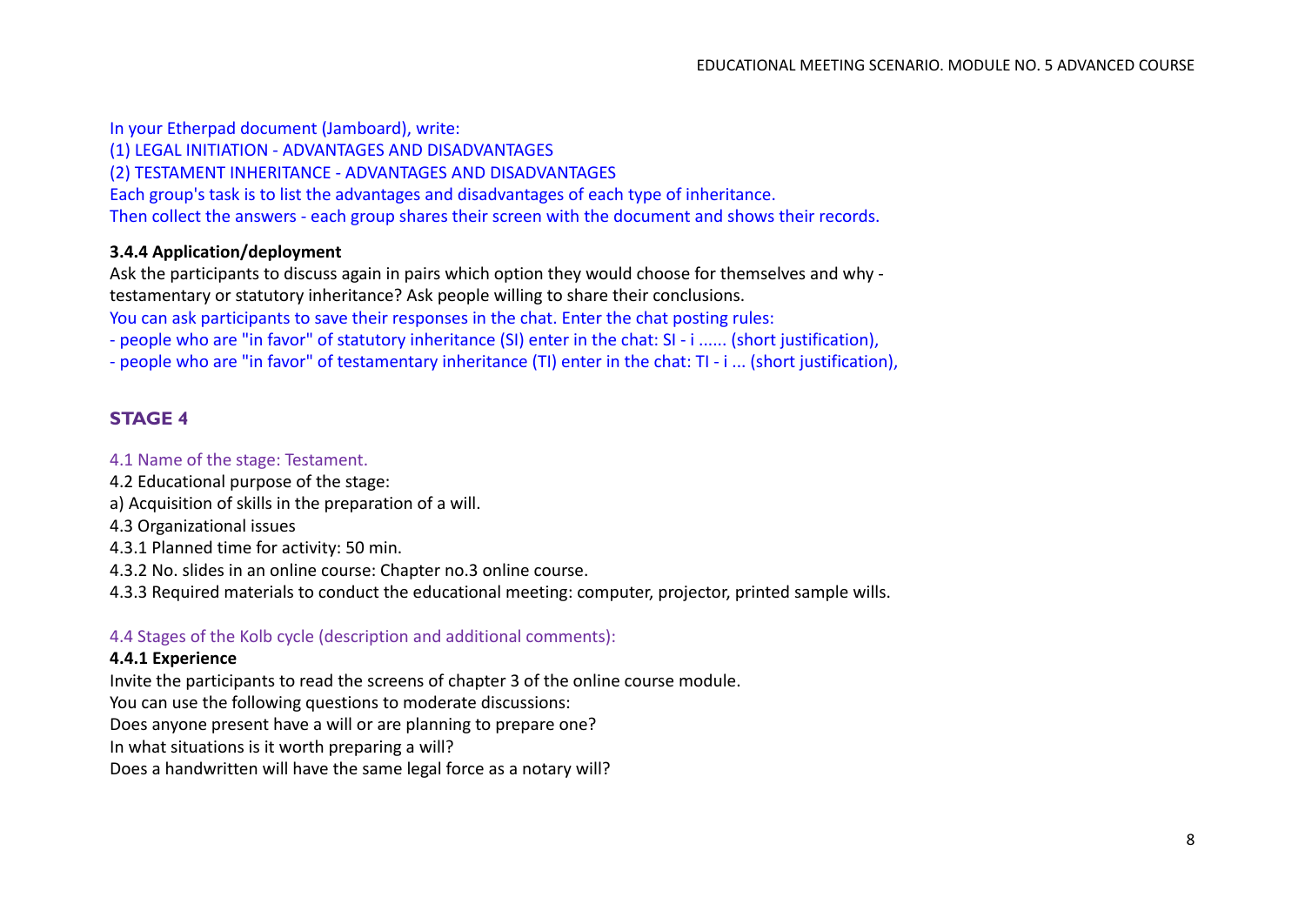Explain that a personal will is more often challenged by dissatisfied family members, so every effort should be made to ensure that our will is respected and that there are no formal grounds for challenging it.

Invite participants to work in pairs.

Ask them to discuss the ADVANTAGES AND DISADVANTAGES OF A PERSONAL AND NOTARY TESTAMENT from their own perspective.

You can use a virtual flipchart for this exercise, e.g. the Jamboard application, in which you can save on separate cards:

(1) PERSONAL TESTAMENT - ADVANTAGES AND DISADVANTAGES

(2) NOTARIAL TESTAMENT - ADVANTAGES AND DISADVANTAGES

Each group in the Breakout Rooms is tasked with listing the advantages and disadvantages of each type of will.

#### **4.4.2 Reflection**

Ask 1-2 people who want to share their thoughts on working in pairs in the group forum. Then collect responses - have each group share their screen and discuss their records.

#### **4.4.3 Knowledge/theory**

Invite the participants to go through the content of chapter 3 of the course module and solve the problem there. During an online meeting, you can ask volunteers to share their screen and read the course content aloud to all participants. However, each person tries to solve the task on their own.

#### **4.4.4 Application/ deployment**

Invite participants to an individual exercise, during which they will prepare a TEMPLATE FOR THEIR TESTAMENT.

The aim of the exercise is to consolidate the information that a handwritten will can only be prepared in person - handwritten, signed and dated. Suggest that participants prepare their own will at home, using a template/ template that can be found on the Internet.

Reiterate that the entire will must be handwritten, signed by the person who draws it, and dated.

You can say that you don't die from the preparation of your will, on the contrary - you live in memories forever!

You delegate the same homework assignment to participants in an online meeting.

## **STAGE 5**

#### 5.1 Name of the stage: Acquisition of inheritance.

5.2 Educational purpose of the stage:

a) Raising the level of knowledge on how to adopt inheritance.

5.3 Organizational issues:

5.3.1 Planned time for activity: 30 min.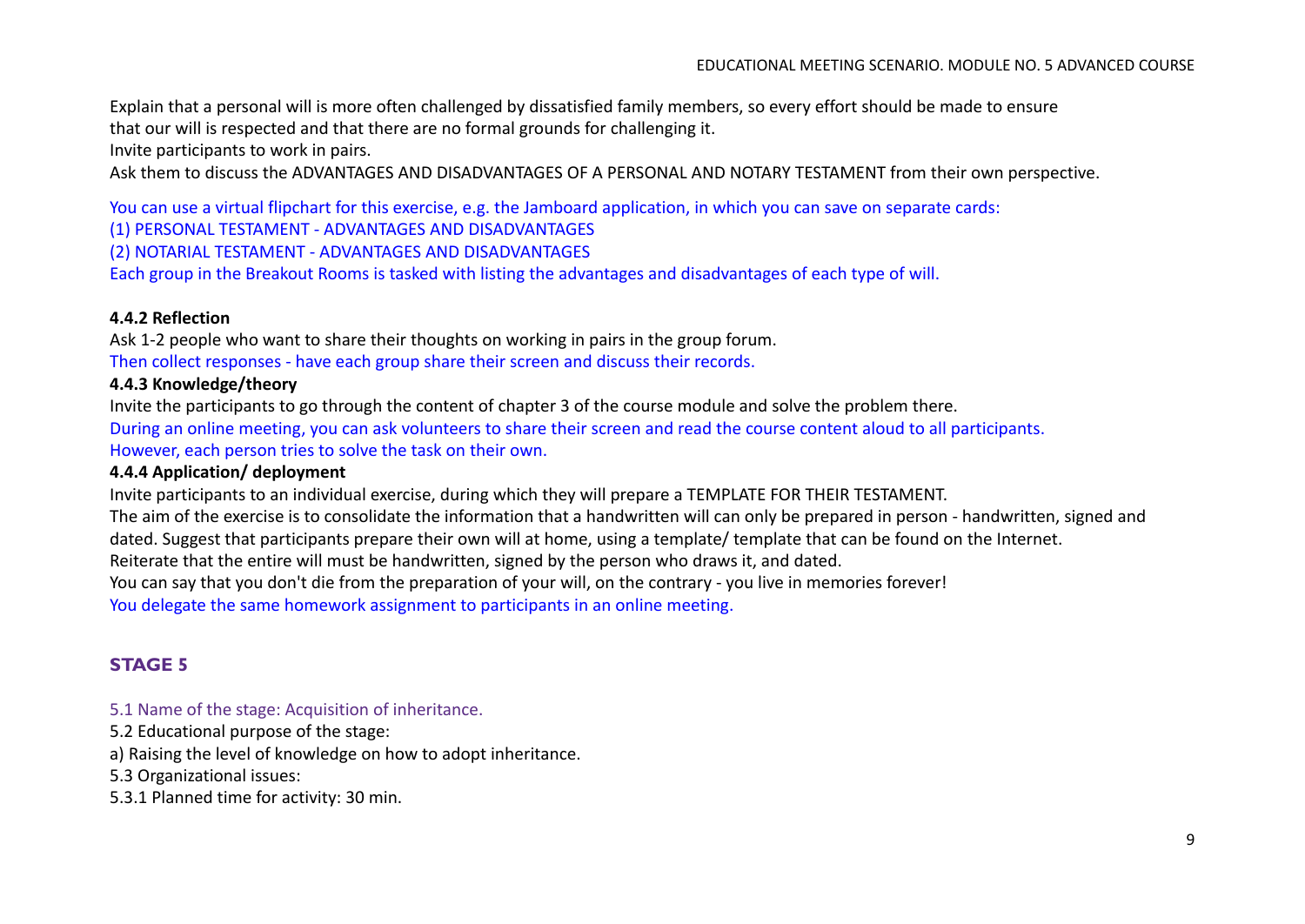- 5.3.2 No. slides in an online course: Chapter no. 4 online course.
- 5.3.3 Required materials to conduct the educational meeting: computer, projector.

5.4 Stages of the Kolb cycle (description and additional comments):

#### **5.4.1 Experience**

Ask participants if they have been in a situation where they have had to make a decision to accept or reject inheritance.

Moderate the discussion so that the conclusion appears that the decline is not only assets, but also inheritance debts,

for which the heir is responsible.

You can use the following questions to moderate discussions:

- What comes to mind when we hear the words "inheritance" or "someone got an inheritance"?
- What is really part of the inheritance?
- When do liabilities exceed assets in decline?
- Who is responsible for the testator's debts?
- What decisions can we make when we inherit the inheritance?

Say that according to the inheritance law, we can accept the inheritance directly or with the benefit of inventory,

i.e. up to the amount of inheritance debts. We can also reject the decline.

We have 6 months to decline the inheritance from the date of death of the person from whom we inherit.

If we decide to reject the inheritance, we should also do so on behalf of minors and children who are conceived but not yet born. We do this at the notary's office when the child is born.

Conduct an online discussion. Ask the participants the above questions, you can write them one by one in the chat. Encourage speech to the camera. Summarize the statements.

#### **5.4.2 Reflection**

Ask participants to report on what situations you need to be especially careful when deciding whether to accept or reject inheritance. You can use the following questions to moderate discussions:

- Is simply accepting an inheritance from a long unseen family member a good decision?

- Are we in some way protected by law so as not to be liable with our assets for the debts of the deceased?

You can use a virtual flipchart for this exercise, e.g. the Jamboard application, in which you can save on separate cards:

(1) WHEN DO I NEED TO TAKE CARE WHEN DECIDING TO TAKE A FALL?

(2) WHEN SHOULD YOU TAKE CARE OF WHEN DECIDING THIS DECISION?

Then you divide the participants into groups for discussion in the Breakout Rooms.

The task of each group in the Breakout Rooms is to collect answers to the above questions.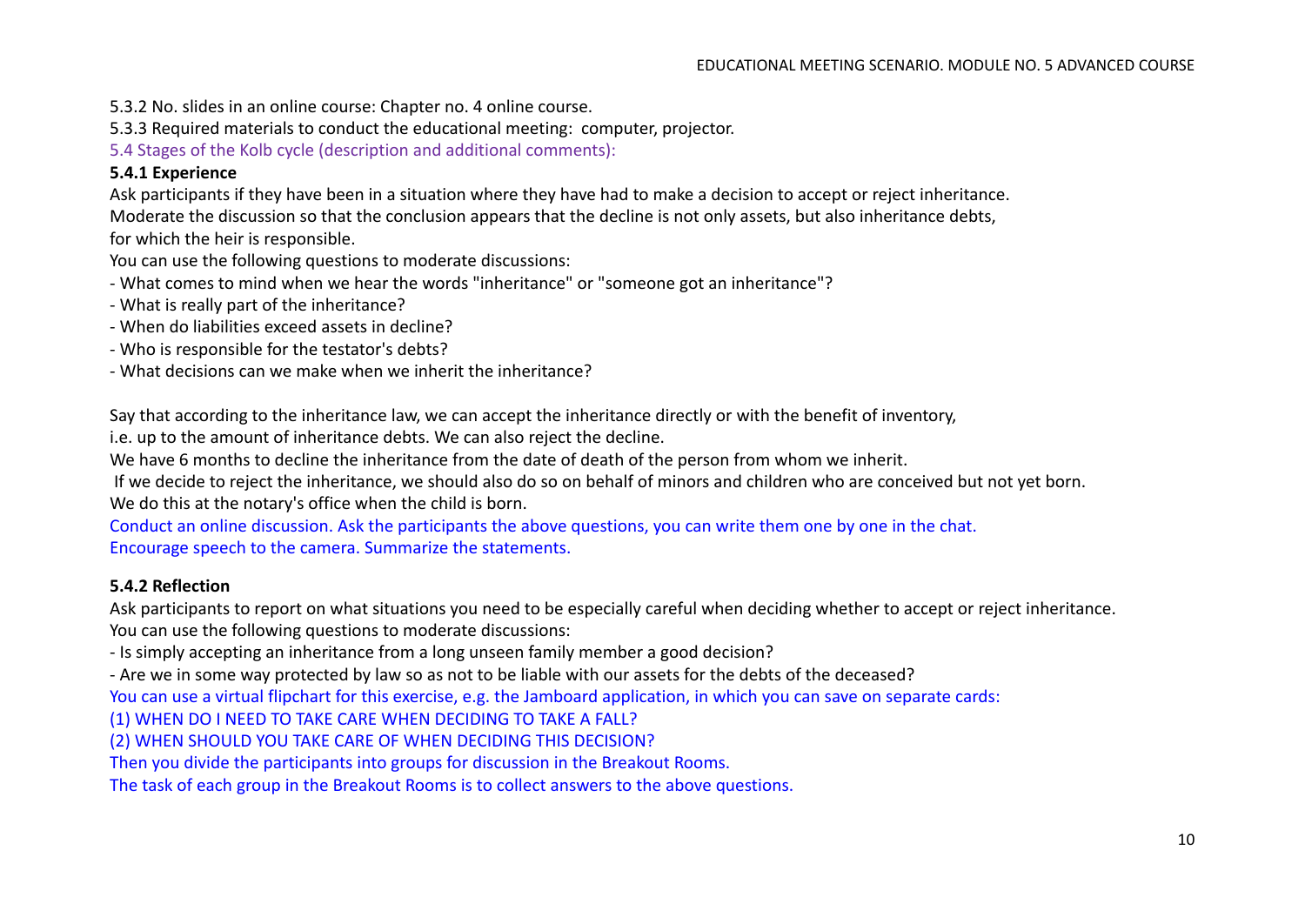## **5.4.3 Knowledge/ theory**

Invite the participants to go through the content of chapter 4 of the course module and solve the problem there.

During an online meeting, you can ask volunteers to share their screen and read the course content aloud to all participants.

However, each person tries to solve the task on their own.

## **5.4.4 Application/ deployment**

Ask participants to individually consider and write down the status of their property matters and consider what steps they can take now so that their assets are accepted rather than rejected in the future.

You delegate the same task at home to participants in an online meeting, or - if there is time - they can do it individually in a meeting, reflect and write down their comments on a traditional piece of paper.

# **STAGE 6**

#### 6.1 Name of the stage: Summary and conclusion.

6.2 Educational purpose of the stage:

a) Consolidation of the content, evaluation and thanks to the participants.

b) Summary of changes in the competences of people participating in the meeting and their consolidation.

6.3 Organizational issues:

6.3.1 Planned time for activity: 10 min.

6.3.2 No. slides in an online course: trainer's decision, assessment tool.

6.3.3 Required materials to conduct the educational meeting: assessment tool.

6.4 Activity (description and additional comments):

6.4.1 Ask participants to point out the most important thing they remember from the meeting (suggest a round).

You propose the same round online, encouraging the final statements of the participants to the camera.

Summarize the substantive content, indicating the most important issues, such as:

- the need to plan the transfer of property

- conscious decision to accept the inheritance

- drawing up a list of important documents
- appropriate preparation of the will so that it is not questioned
- statutory inheritance of property

6.4.2 Encourage participants to take care of their own affairs. As homework, ask participants to talk to at least 2 people

(e.g. a neighbor, a family member) and share their knowledge with them and encourage them to participate in others meetings organized by the library.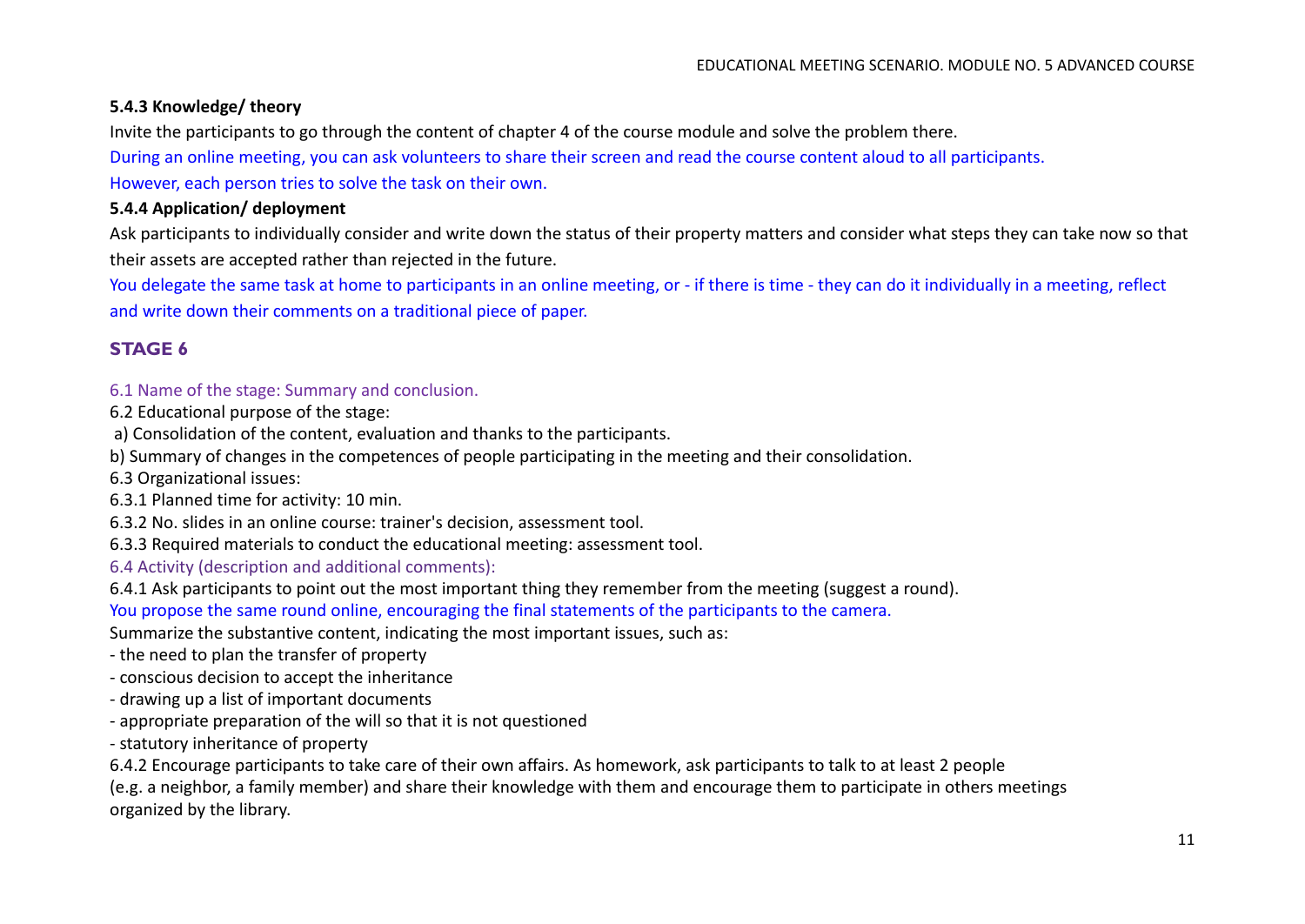6.4.3 Thank you for actively participating in the meeting and closing them.

7. Methodical materials:

7.1 List of materials and equipment needed to conduct an educational meeting: training room equipment - computers with internet access, projector and screen, flipchart; materials for participants - A4 sheets and small colored cards, writing implements, printable list for distribution to participants (attached at the end of this scenario): LIST OF IMPORTANT PROPERTY DOCUMENTS.

7.2 List of sources for expanding knowledge - additional resources for this topic are available in each language version of the module.

8. Structure of the educational meeting:

| Course issue / module:                       | Meeting stage | Chapter in online | Number of slides in | "From  to"  |
|----------------------------------------------|---------------|-------------------|---------------------|-------------|
|                                              | (no.):        | course (no.):     | the course:         | slides:     |
| How to prepare for the transfer of property? |               |                   | all screens         | all screens |
| Statutory and testamentary inheritance       |               |                   | all screens         | all screens |
| <b>Testament</b>                             | 4             |                   | all screens         | all screens |
| Acquisition of inheritance                   |               |                   | all screens         | all screens |

#### Place for notes:

…………………………………………………………………………………………………………. …………………………………………………………………………………………………………. ………………………………………………………………………………………………………….